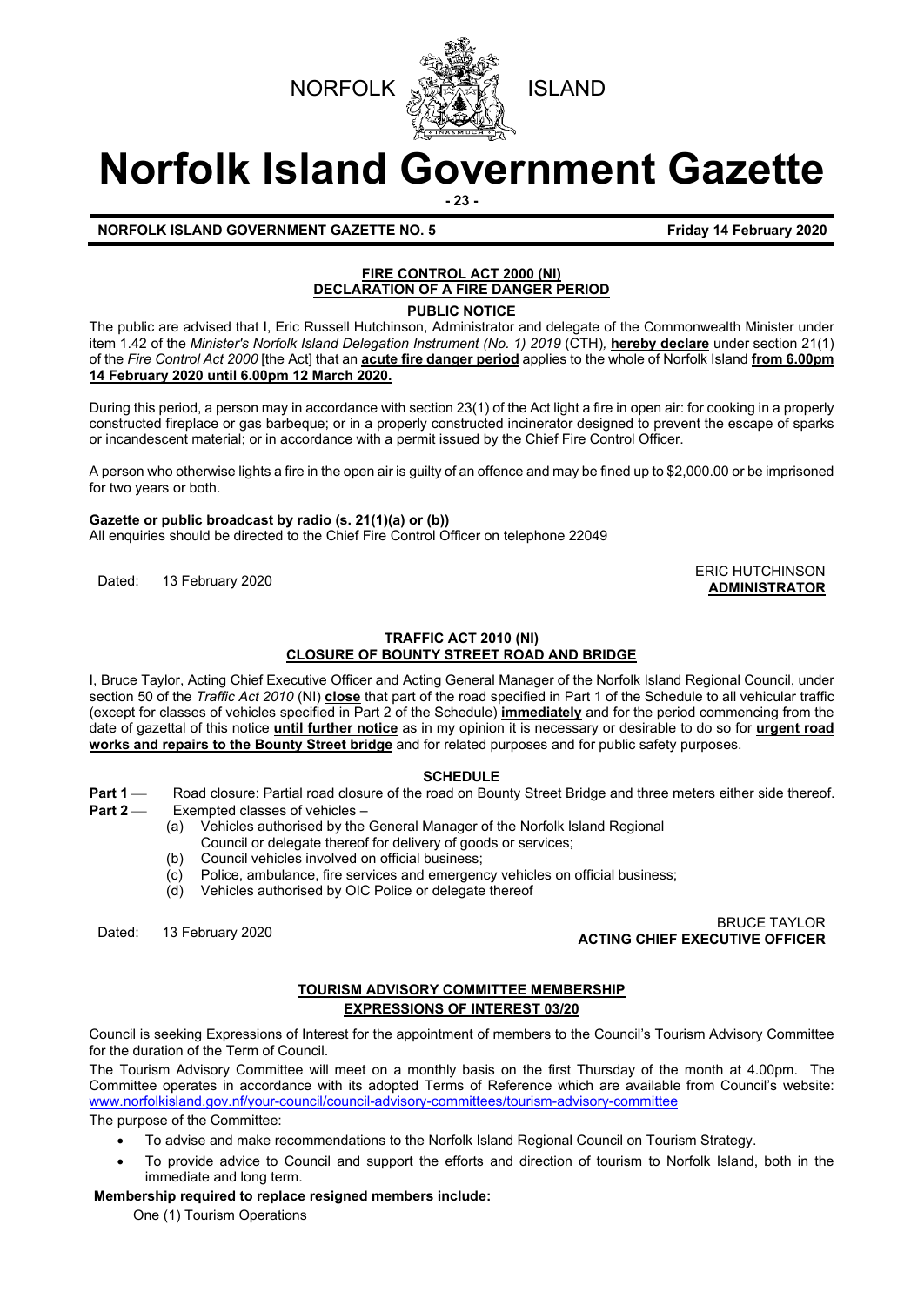#### **NORFOLK ISLAND GOVERNMENT GAZETTE NO. 6 Friday 14 February 2020**

Members must be interested in Tourism and Economic Development as part of the whole of Norfolk Island and not for self-interest only.

| Application to be marked: | Tourism Advisory Committee Membership EOI 03/20     |
|---------------------------|-----------------------------------------------------|
| <b>Closing date:</b>      | Friday 28 February 2020 at 4:00pm                   |
| <b>Submissions:</b>       | Email submissions to: regional council @nirc.gov.nf |
| <b>Contact Person:</b>    | Rose Evans                                          |
|                           | $E:$ rose.evans@nirc.gov.nf                         |
|                           | P: 22147                                            |

Applicants should highlight their suitability for the role through the provision of a cover letter which details which body they are representing (this could be community member), resume and any other supporting documentation.

Dated: 13 February 2020 **BRUCE TAYLOR** 

## **ACTING GENERAL MANAGER**

#### **ASSOCIATIONS INCORPORATION ACT 2005 (NI) NOTICE OF INTENTION TO APPLY FOR THE INCORPORATION OF AN ASSOCIATION REGULATION** 4(1)

Dr Kate Lemerle, of 7A Ephraim Christian Road, Norfolk Island, acting secretary, a person authorised on behalf by the committee of the association known as the **Probus Club of Norfolk Island** hereby give notice that I intend to apply for the incorporation of the association under the *Associations Incorporation Act 2005* (NI)*.* 

The objects and purposes of the association are as follows:

1. To promote fellowship through social interaction and activities with retirees in the community

This notice has been approved by the Registrar of Associations.

Dated: 13 February 2020 **KATE LEMERLE** 

**ACTING SECRETARY**

#### **PLANNING ACT 2002 (NI) – SUBSECTION 43(1) NOTICE DEVELOPMENT APPLICATIONS**

**Development Application No.: DA 2/2020**

| Applicant:            | K L Campbell & R B Campbell                                                                                                       |
|-----------------------|-----------------------------------------------------------------------------------------------------------------------------------|
|                       | 49 Grove St, ALBION QLD 4010,                                                                                                     |
| Location:             | Portion 52b3, 136 Taylors Road                                                                                                    |
| Proposed Development: | Change of Use: to add Residence – Accommodation Unit as an additional permitted use at the<br>existing Residence - Dwelling House |
| Zone:                 | Mixed Use                                                                                                                         |
| Category:             | Permissible (with consent)                                                                                                        |

#### **Public Exhibition**

This Development Application may be inspected, during business hours, at the Planning Office at the Norfolk Island Regional Council, New Military Barracks, Kingston.

#### **Submission**

Any person may, during the period between Monday 10 February 2020 and Monday 24 February 2020, make written submissions to the General Manager about this Development Application. All submissions must state the relevant Development Application number. All submissions must be signed by at least one person making the submission. If a submission objects to the proposed development, the grounds for objections must be specified in the submission.

#### **Reviewable decisions**

Decisions made on this Development Application under the *Planning Act 2002* (NI) are reviewable decisions within the meaning of subsection 78(1) of the Act.

Dated: 4 February 2020 **Journal Accord 2020** JODIE BROWN

**SENIOR STRATEGIC PLANNER**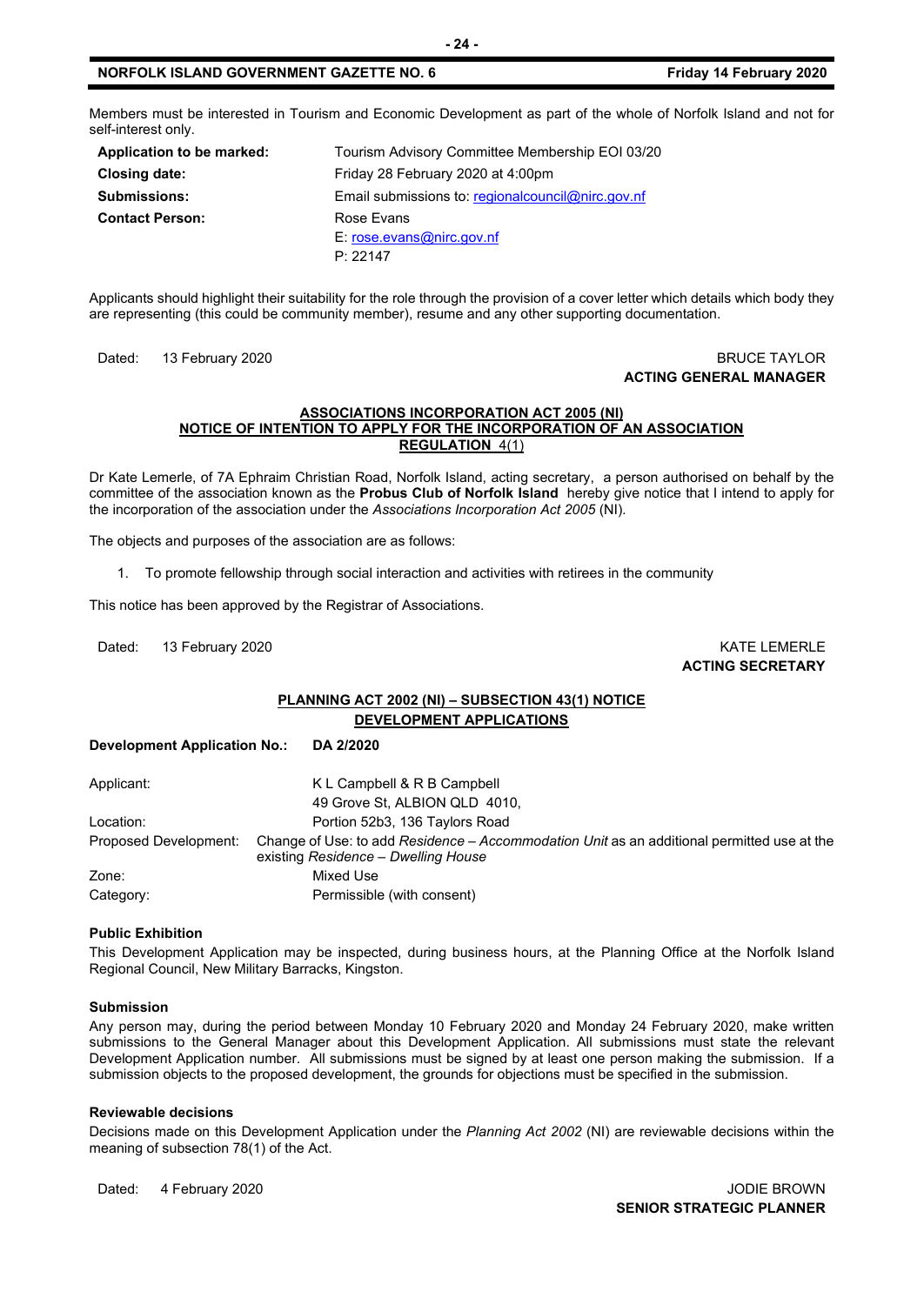#### **NORFOLK ISLAND GOVERNMENT GAZETTE NO. 6** *CONTRETE 10. 6* **Friday 14 February 2020**

| PLANNING ACT 2002 (NI) - SUBSECTION 43(1) NOTICE<br><b>DEVELOPMENT APPLICATIONS</b> |                                                                         |  |
|-------------------------------------------------------------------------------------|-------------------------------------------------------------------------|--|
| <b>Development Application No.:</b>                                                 | DA.BA 3/2020                                                            |  |
| Applicant:                                                                          | Athletics Norfolk Island                                                |  |
|                                                                                     | PO Box 565, NORFOLK ISLAND 2899,                                        |  |
| Location:                                                                           | Portion(s) Lot: 10 Sec: 7 Por: 44a, 38 Cascade Road                     |  |
| Proposed Development:                                                               | New Outdoor Sport and Recreation Facility: Construction of Storage Shed |  |
| Zone:                                                                               | Special Use                                                             |  |
| Category:                                                                           | Permissible (with consent)                                              |  |

#### **Public Exhibition**

This Development Application may be inspected, during business hours, at the Planning Office at the Norfolk Island Regional Council, New Military Barracks, Kingston.

#### **Submission**

Any person may, during the period between Monday 3 February 2020 and Monday 17 February 2020, make written submissions to the General Manager about this Development Application. All submissions must state the relevant Development Application number. All submissions must be signed by at least one person making the submission. If a submission objects to the proposed development, the grounds for objections must be specified in the submission.

#### **Reviewable decisions**

Decisions made on this Development Application under the *Planning Act 2002* (NI) are reviewable decisions within the meaning of subsection 78(1) of the Act.

Dated: 29 January 2020 **John Christian Advisor Community Community** Community Community Community Community Community Community Community Community Community Community Community Community Community Community Community Comm

#### **SENIOR STRATEGIC PLANNER**

#### **PLANNING ACT 2002 (NI) – SUBSECTION 43(1) NOTICE DEVELOPMENT APPLICATIONS**

| Development Application No.: | DA.BA 4/2020                                                           |
|------------------------------|------------------------------------------------------------------------|
| Applicant:                   | Norfolk Island Regional Council                                        |
|                              | PO Box 95, New Military Barracks Kingston, NORFOLK ISLAND              |
| Location:                    | Portion(s) Lot: 1 Sec: 19 Por: 92 New Farm Road - Hundred Acre Reserve |
|                              | Proposed Development: Park: Construction of Composting Toilet Block    |
| Zone:                        | Conservation                                                           |
| Category:                    | Permissible (with consent)                                             |

#### **Public Exhibition**

This Development Application may be inspected, during business hours, at the Planning Office at the Norfolk Island Regional Council, New Military Barracks, Kingston.

#### **Submission**

Any person may, during the period between Monday 3 February 2020 and Monday 17 February 2020, make written submissions to the General Manager about this Development Application. All submissions must state the relevant Development Application number. All submissions must be signed by at least one person making the submission. If a submission objects to the proposed development, the grounds for objections must be specified in the submission.

#### **Reviewable decisions**

Decisions made on this Development Application under the *Planning Act 2002* (NI) are reviewable decisions within the meaning of subsection 78(1) of the Act.

Dated: 29 January 2020 **John Charles Control Control Control Control Control Control Control Control Control Control Control Control Control Control Control Control Control Control Control Control Control Control Control C SENIOR STRATEGIC PLANNER** 

#### **PLANNING ACT 2002 (NI) – SUBSECTION 43(1) NOTICE DEVELOPMENT APPLICATIONS**

| Development Application No.: | DA.BA 6/2020                                                           |
|------------------------------|------------------------------------------------------------------------|
| Applicant:                   | Department of Infrastructure Transport Cities and Regional Development |
|                              | GPO Box 594, Canberra ACT 2601                                         |
| Location:                    | Portion(s) Lot: 11 Sec: 7 Por: 44d, Cascade Road,                      |

**- 25 -**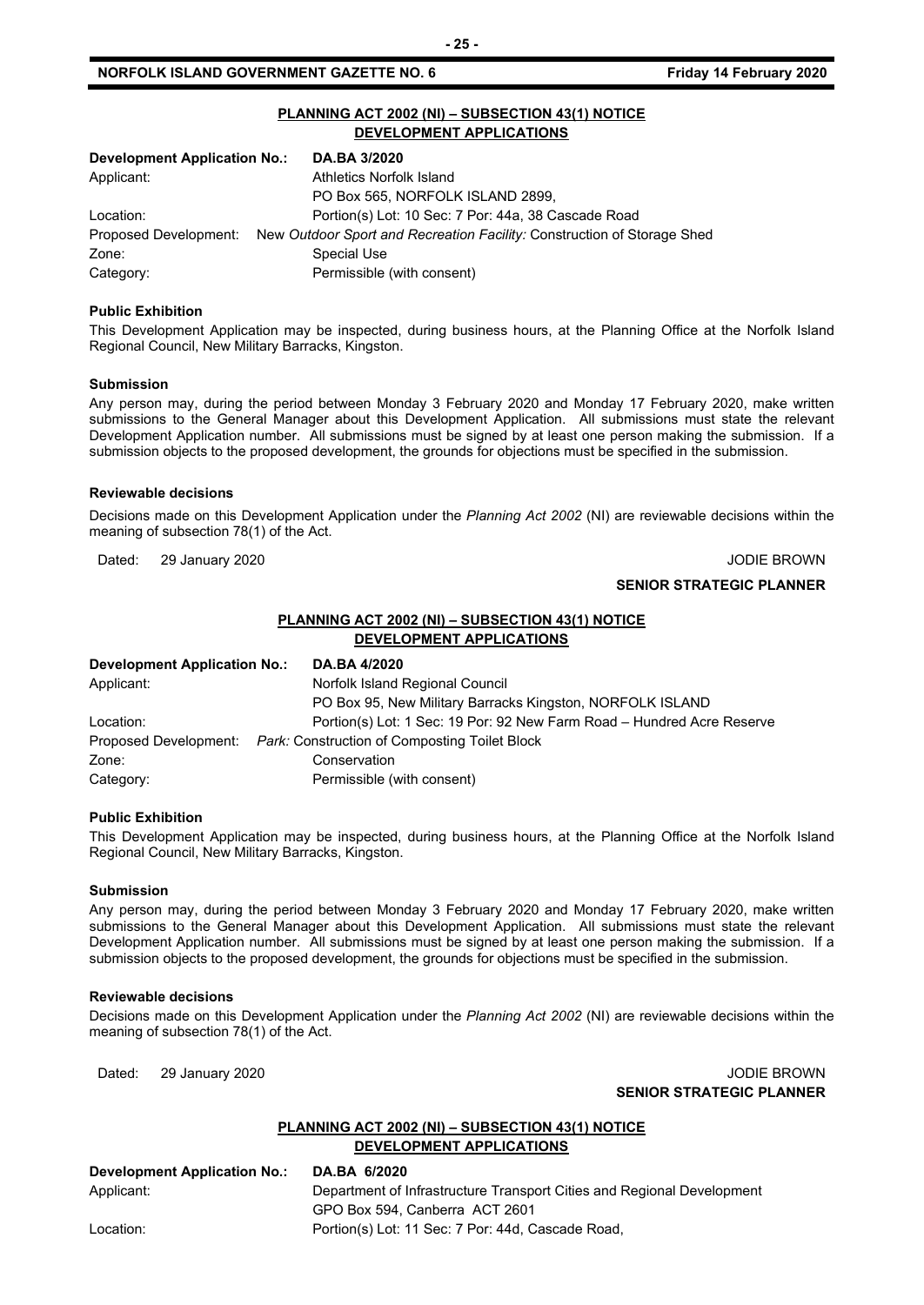#### **NORFOLK ISLAND GOVERNMENT GAZETTE NO. 6** *CONSTRUMENT GAZETTE NO. 6 Friday 14 February 2020*

Norfolk Island Central School

Proposed Development: *Educational Establishment:* Covered Outdoor Learning Area (COLA) Zone: Special Use Category: Permissible (with consent)

#### **Public Exhibition**

This Development Application may be inspected, during business hours, at the Planning Office at the Norfolk Island Regional Council, New Military Barracks, Kingston.

#### **Submission**

Any person may, during the period between Monday 3 February 2020 and Monday 17 February 2020, make written submissions to the General Manager about this Development Application. All submissions must state the relevant Development Application number. All submissions must be signed by at least one person making the submission. If a submission objects to the proposed development, the grounds for objections must be specified in the submission.

#### **Reviewable decisions**

Decisions made on this Development Application under the *Planning Act 2002* (NI) are reviewable decisions within the meaning of subsection 78(1) of the Act.

#### Dated: 29 January 2020 **John Charles Controller Studies and Studies Controller Studies and Studies and Studies A SENIOR STRATEGIC PLANNER**

#### **PLANNING ACT 2002 (NI) – SECTION 48 NOTICE**

The following Development Application for permissible (with consent) use or development of land has been determined under the *Planning Act 2002* (NI)*.*

| <b>DA Number</b> | <b>Applicant</b>                                         | Location                                                                 | <b>Proposed Use and/or</b><br><b>Development</b>                                                                                               | <b>Decision</b>                                           |
|------------------|----------------------------------------------------------|--------------------------------------------------------------------------|------------------------------------------------------------------------------------------------------------------------------------------------|-----------------------------------------------------------|
| DA.BA 26/2019    | Noble Property Trust, PO<br>Box 1130,<br>Coolum QLD 4573 | Lot: 198 Sec: 2 Por:<br>47c4 Sh: 8, 30<br>Martins Road<br>NORFOLK ISLAND | Change of Use:<br>Residence - Dwelling House<br>and Residence -<br>Accommodation Unit and<br>one Pole or freestanding<br>advertising structure | Approved,<br>subject to<br>conditions, 28<br>January 2020 |

#### **Public Inspection**

The Notice of Decision and accompanying documents may be inspected, free of charge, during business hours at the Planning Office of the Norfolk Island Regional Council, New Military Barracks, Kingston.

#### **Reviewable Decisions**

Decisions made in relation to development applications are reviewable decisions within the meaning of subsection 78(1) of the *Planning Act 2002* (NI)*.* The applicant or any person who made a written public submission about the development application has the right to apply to the Administrative Review Tribunal or the Administrative Appeals Tribunal for review of a decision on a development application. An application for a review must be lodged within 28 days of the date the decision was given.

Dated: 24 January 2020 **John Communist Communist Communist Communist Communist Communist Communist Communist Communist Communist Communist Communist Communist Communist Communist Communist Communist Communist Communist Com SENIOR STRATEGIC PLANNER**

#### **TRAFFIC ACT 2010 (NI) TEMPORARY CLOSURE OF ROADS ON SUNDAY 23 FEBRUARY 2020 (NORFOLK ISLAND TRIATHLON)**

I, **Andrew Roach**, Chief Executive Officer and General Manager of the Norfolk Island Regional Council, under section 50 of the *Traffic Act 2010* NI) **close** that part of the roads specified in Part 1 of the Schedule to all vehicular traffic (except any vehicle specified in Part 2 of the Schedule) for the periods and times indicated in Part 1 of the Schedule below on **Sunday 23 February 2020** as necessary for public safety purposes and to enable a public function to be held on, or in the vicinity of the roads, namely for the **Norfolk Island Triathlon races conducted by the Norfolk Island Triathlon Club.**

#### **SCHEDULE**

- **Part 1** a) Country Road commencing at Watermill to the intersection of Middlegate Road from 06:30am to 11:00am.
	- b) Quality Row from the intersection of Middlegate Road to the Norfolk Island Cemetery Reserve from 06:30am to 11:00am.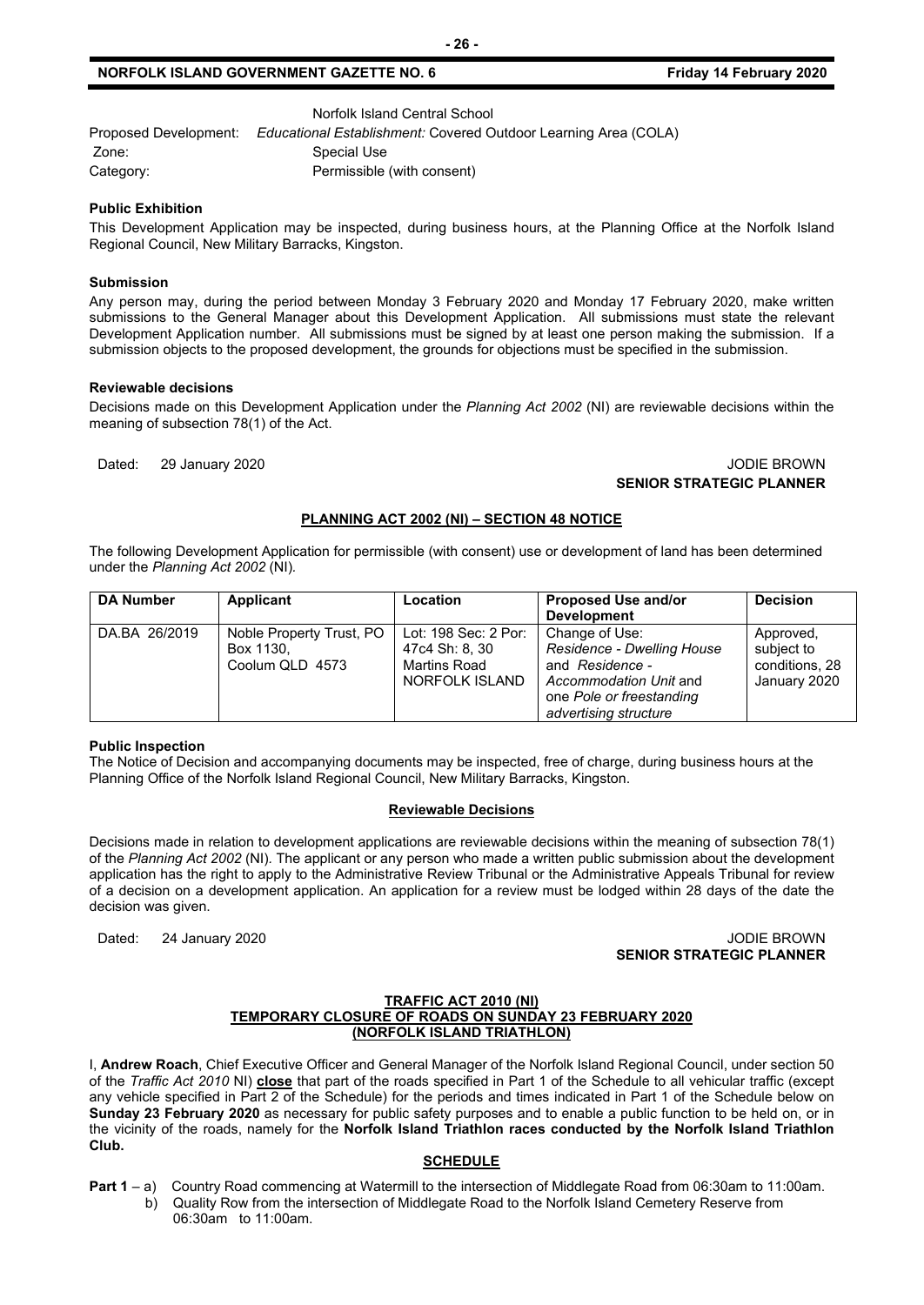#### **NORFOLK ISLAND GOVERNMENT GAZETTE NO. 6 Friday 14 February 2020**

c) Bounty Street, Kingston to the intersection with Bay Street from 06:30am to 11:00am (times are Norfolk Island Daylight Savings time and are subject to change by OIC Police at request of triathlon organisers on the day)

**Part 2** - Exempted classes of vehicles –

- a) Vehicles authorised by the General Manager of the Norfolk Island Regional Council or delegate thereof for delivery of goods or services;
- b) Council vehicles involved on official business;
- c) Police, ambulance, fire services and emergency vehicles on official business;
- d) Vehicles authorised by OIC Police or delegate thereof (triathlon organisers to arrange with OIC Police for any authorisation for vehicles associated with conduct of triathlon).

Dated: 24 January 2020 **ANDREW ROACH** 

**CHIEF EXECUTIVE OFFICER**

#### **ENERGY CONSULTANT REQUEST FOR QUOTE 02/20**

The Norfolk Island Regional Council (NIRC) is seeking **Quotes** from an Energy Consultant to provide technical assistance and project management advice to Norfolk Island Electricity (NIE), who are installing a new generator and battery storage system.

The consultancy will include reviewing project implementation plans, developing performance specification requirements, and detailed designs to ensure compliance with requirements, conduct commissioning verification, and to review wider network issues and make recommendations to improve existing infrastructure, and to reduce operating costs.

Information relating to quote guidelines and scope of work can be found on the Norfolk Island Regional Council website [www.norfolkisland.gov.nf/your-council/tenders-and-eoi](http://www.norfolkisland.gov.nf/your-council/tenders-and-eoi)

All enquiries relating to the quote documentation should be directed to the nominated contact person.

Please note the following when responding;

| Quotes to be marked:   | Norfolk Island Energy Consultant RFQ 02/20                               |
|------------------------|--------------------------------------------------------------------------|
| Closing date:          | Monday 17 February 2020 at 11:00am AEST                                  |
| <b>Submissions:</b>    | Quotes can be placed in:                                                 |
|                        | 1. the Tenders Box in the Registry Office, Council Offices, Kingston; or |
|                        | 2. or via Tenders@nirc.gov.nf                                            |
| <b>Contact Person:</b> | Alistair Innes-Walker                                                    |
|                        | E: Alistair.innes-walker@nirc.gov.nf                                     |
|                        | $P: (+6723) 54002$                                                       |
|                        |                                                                          |

Dated: 24 January 2020 **BRUCE TAYLOR GROUP MANAGER SERVICES**

#### **PUBLIC RESERVES ACT 1997 (NI)**

#### **DRAFT PLAN OF MANAGEMENT FOR SELWYN RESERVE – CALL FOR FEEDBACK FROM THE COMMUNITY**

On Norfolk Island, Public Reserves are managed in accordance with the *Public Reserves Act 1997* (NI) and the *Plans of Management for Public Reserves*.

The Norfolk Island Regional Council (NIRC), is conducting a review of the existing plans and is seeking feedback from the community on the Draft Plan of Management for Selwyn Reserve.

To submit feedback, complete the online survey available on Councils website at link [http://www.norfolkisland.gov.nf/your](http://www.norfolkisland.gov.nf/your-council/council-documents/documents-public-exhibition)[council/council-documents/documents-public-exhibition](http://www.norfolkisland.gov.nf/your-council/council-documents/documents-public-exhibition) or collect a hardcopy form from Councils Customer Care offices on New Cascade Road.

Hardcopy submissions can be returned in person to the Customer Care offices, mailed to PO Box 95 or, emailed to [regionalcouncil@nirc.gov.nf.](mailto:regionalcouncil@nirc.gov.nf)

The public submission period is for 56 days and closes at 4:00pm on 16 March 2020. For more information, please contact Senior Environmental Officer Jim Castles by emailing *jim.castles@nirc.gov.nf* or telephone Customer Care on local free call 0100.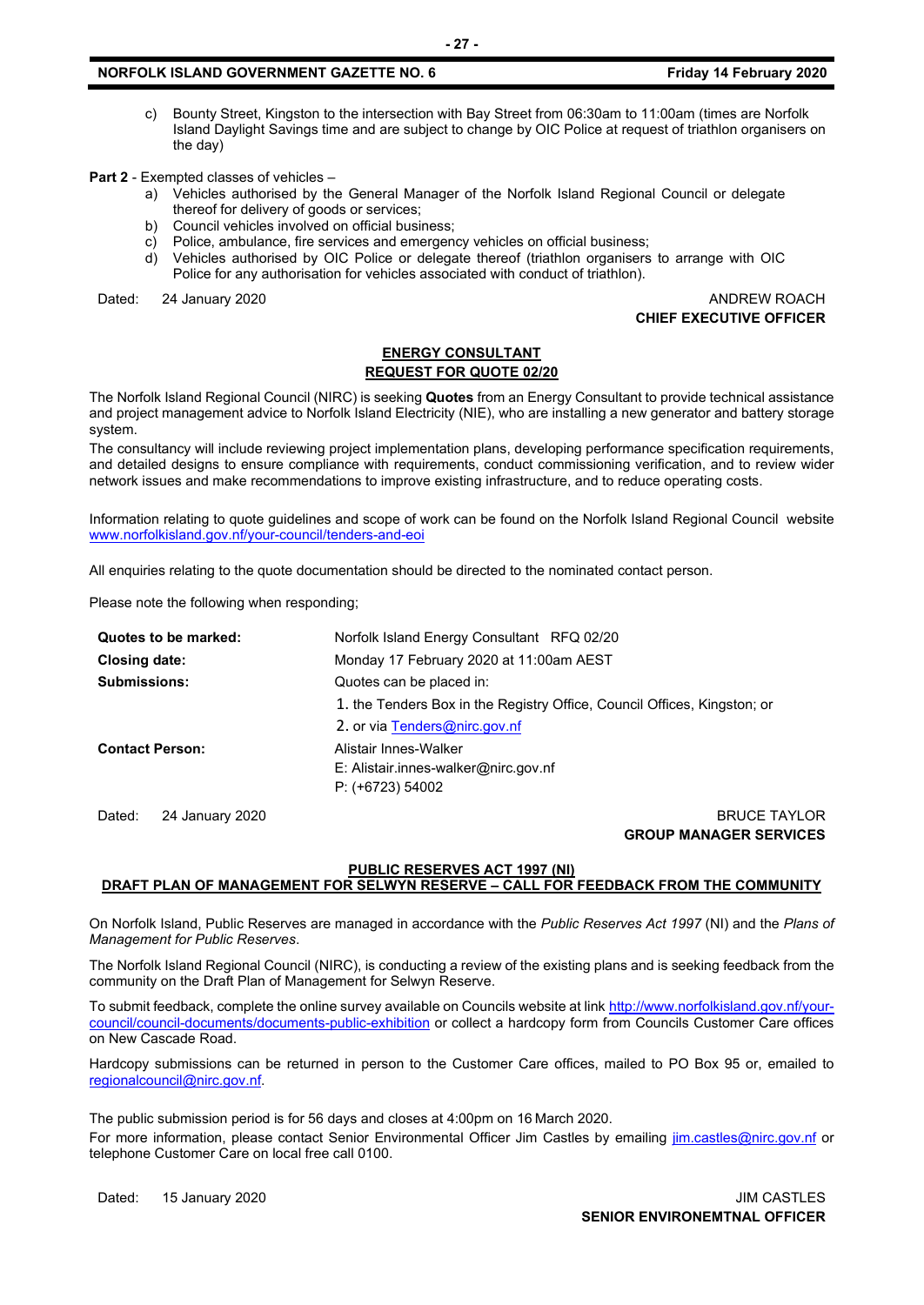#### **NORFOLK ISLAND GOVERNMENT GAZETTE NO. 6** *CONTRETE 10. 6* **Friday 14 February 2020**

#### **TERTIARY EDUCATION BURSARY - GRANT PROGRAM**

Applications are invited for the 2019-2020 Tertiary Education Bursary Program offered by the Norfolk Island Regional Council.

| Application closing date:                |
|------------------------------------------|
| Information and submissions <sup>.</sup> |

**Application closing date:** 14 February 2020 at 4:00pm **Information and submissions:** [www.norfolkisland.gov.nf/council/grants-program](http://www.norfolkisland.gov.nf/council/grants-program)

Contact Officer – Anita French, Grants Officer, +6723 22001 ext 103 o[r anita.french@nirc.gov.nf](mailto:anita.french@nirc.gov.nf)

Dated: 02 January 2020 **BRUCE TAYLOR INTERIM GENERAL MANAGER**

#### **TRAFFIC ACT 2010 (NI)**

#### **TEMPORARY CLOSURE OF ROAD FOR ROAD WORKS**

#### **CULVERT PIPE REPLACEMENT AND REPAIR**

#### **ANSON BAY ROAD – SECTION OF HEADSTONE ROAD TO THE GUN CLUB ON ANSON BAY ROAD**

I, **BRUCE TAYLOR**, Acting Chief Executive Officer and Interim General Manager of the Norfolk Island Regional Council, under section 50 of the *Traffic Act 2010* (NI) **close** that part or parts of the road specified in Part 1 of the Schedule to all vehicular traffic (except any vehicle specified in Part 2 of the Schedule) for and during the period **8.00am to 4.00pm on and from Tuesday 7 January 2020 through to Friday 1 May 2020** as necessary for public safety purposes and as I am of the opinion it is necessary or desirable to do so in order to carry out **CULVERT PIPE REPLACEMENT AND REPAIR**.

#### **SCHEDULE**

**Part 1** – Part Road Closure: That part of Anson Bay Road, from a section of Headstone Road to the Gun Club on Anson Bay Road, for the purpose of culvert/pipe replacement and repair as shown on the attached plan and map. The start and end of the road works site to be as officially signposted by the Council or as directed by Council workers at the works site or as directed by police from time to time during the period which from time to time may be a closure of all of the road or a closure of only a part of the road or a closure of one or more carriageways of Anson Bay Road as needed for the culvert works.

**Part 2** - Exempted classes of vehicles –

- (a) Vehicles and plant authorised by the Interim General Manager of the Norfolk Island Regional Council or delegate thereof for delivery of goods or services;
- (b) Council vehicles and plant involved on official business;
- (c) Police, ambulance, fire services and emergency vehicles on official business;
- (d) Vehicles authorised by OIC Police or delegate thereof.



#### Dated: 2 December 2019 BRUCE TAYLOR **ACTING CHIEF EXECUTIVE OFFICER**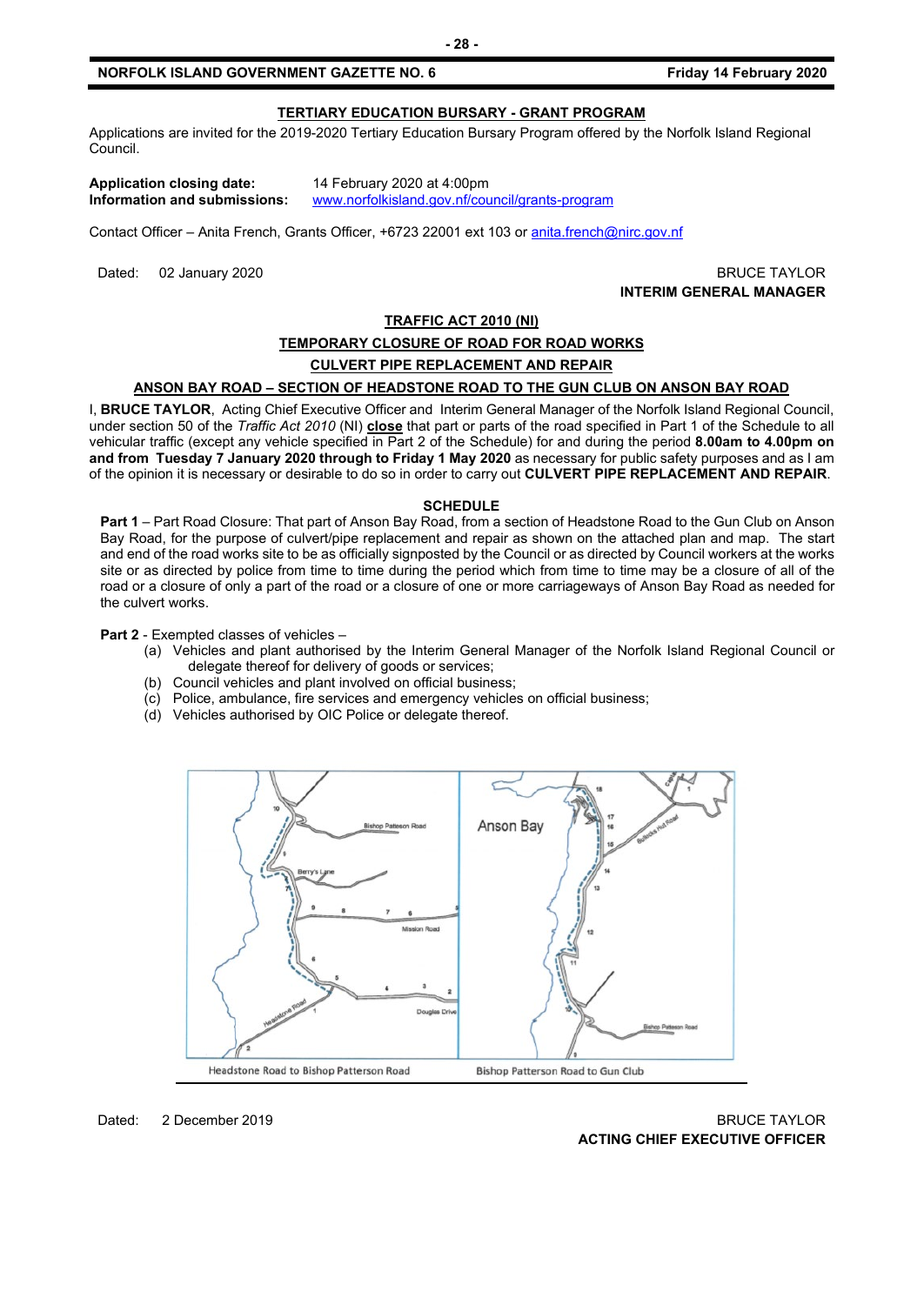#### **NORFOLK ISLAND GOVERNMENT GAZETTE NO. 6** *CONSTRUMENT GAZETTE NO. 6 Friday 14 February 2020*

#### **TRAFFIC ACT 2010 (NI)**

#### **TEMPORARY CLOSURE OF ROAD: MOVEMENT OF WIDE AND HEAVY VEHICLES MARSHS ROAD FROM STOCKYARD ROAD TO BALL BAY**

I, **LOTTA JACKSON**, Chief Executive Officer and General Manager of the Norfolk Island Regional Council, under section 50 of the *Traffic Act 2010* (NI), temporarily close that part or parts of the road specified in Part 1 of the Schedule to all vehicular traffic (except any vehicle specified in Part 2 of the Schedule) **for a 24 hour period each day from 6:00am from Wednesday 9 October 2019 to 6:00am on Tuesday 31 March 2020** as I am of the opinion it is necessary or desirable to do so for public safety purposes and to enable Boral Resources QLD Pty Limited to receive and move vehicles, plant, equipment and materials from Ball Bay's temporary groyne involving the operation of wide and heavy vehicles and for related purposes.

#### **SCHEDULE**

- Part 1 Partial Road Closure: That part or parts of the roads comprising Marshs Road from Stockyard Road to Ball Bay.<br>Part 2 Exempted classes of vehicles: Exempted classes of vehicles:
	- (a) Vehicles and plant authorised by the General Manager of the Norfolk Island Regional Council or delegate thereof for delivery of goods or services;
	- (b) Council vehicles and plant involved on official business;
	- (c) Police, ambulance, fire services and emergency vehicles on official business;
	- (d) Vehicles authorised by OIC Police or delegate thereof;
	- (e) Fuel and Gas supply vehicles.

#### Dated: 12 September 2019 LOTTA JACKSON **CHIEF EXECUTIVE OFFICER**

#### **FULL TIME POSITION VACANT**

Norfolk Island Regional Council is seeking applications from enthusiastic, suitable persons to join the Council team. The relevant Position Description listing the full set of key accountabilities and competencies are available from our website <http://www.norfolkisland.gov.nf/your-council/working-council>

#### **Job Number: NIRC201920-23 – Vacant position**

**Customer Service Officer Liquor Bond (1064) -** \$48,143.75 per annum

To provide Liquor Bond customers with both efficient and effective professional customer service by undertaking a variety of activities including retail sales, processing of financial payments, managing/restocking liquor stocks and displays.

**Enquiry Contact Officer – Howard Martin - phone +6723 22106 or email [howard.martin@nirc.gov.nf](mailto:howard.martin@nirc.gov.nf) or**

**Enquiry Contact Officer – Sybil Peapell - phone +6723 22106 or emai[l sybil.peapell@nirc.gov.nf](mailto:sybil.peapell@nirc.gov.nf)**

General enquiries may be made to Human Resources Office, [hr@nirc.gov.nf](mailto:hr@nirc.gov.nf) or phone Thomas Andresen on + 6723 22001, Ext.5 or Ext.115.

9.5% superannuation, employer contributions only made if monthly wages exceed \$450 (before tax).

Appointments will be made on merit in compliance with the principles of Equal Employment Opportunity (EEO). If you are interested in the advertised position you will need to send a written application addressing the competencies and qualifications contained in the Position Description. Applications must also include a resumé/curriculum vitae and two recent work-related referees. Please note that if you do not fully address the competencies and qualifications criteria you may be excluded from being shortlisted for further progression in the recruitment process. Applications are to be lodged by **email** to [hr@nirc.gov.nf](mailto:hr@nirc.gov.nf) **no later than 9:00am, Monday, 2 March 2020.** 

Dated: **14/02/2020** Bruce Taylor **ACTING GENERAL MANAGER**

#### **CASUAL POSITIONS VACANT**

Norfolk Island Regional Council is seeking applications from enthusiastic, suitable persons to join the Council team. The relevant Position Description listing the full set of key accountabilities and competencies are available from our website <http://www.norfolkisland.gov.nf/your-council/working-council>

#### **Job Number: NIRC201920-22 – Vacant position**

**3 x Museum and Research Centre Attendant/Museum Attendant (2001) – \$26.41per hour plus 25% casual loading** To inform, guide and provide excellent customer service to visitors of the Norfolk Island Museum and Research Centre, undertake museum tours, support museum preventive conservation procedures, and assist the Team Leader – Heritage Management and Museum and Research Officer in developing and implementing public programs such as exhibitions, school holiday activities. Museum attendants may also be provided additional training to assist in the Research Centre, bookshop and specialized tours.